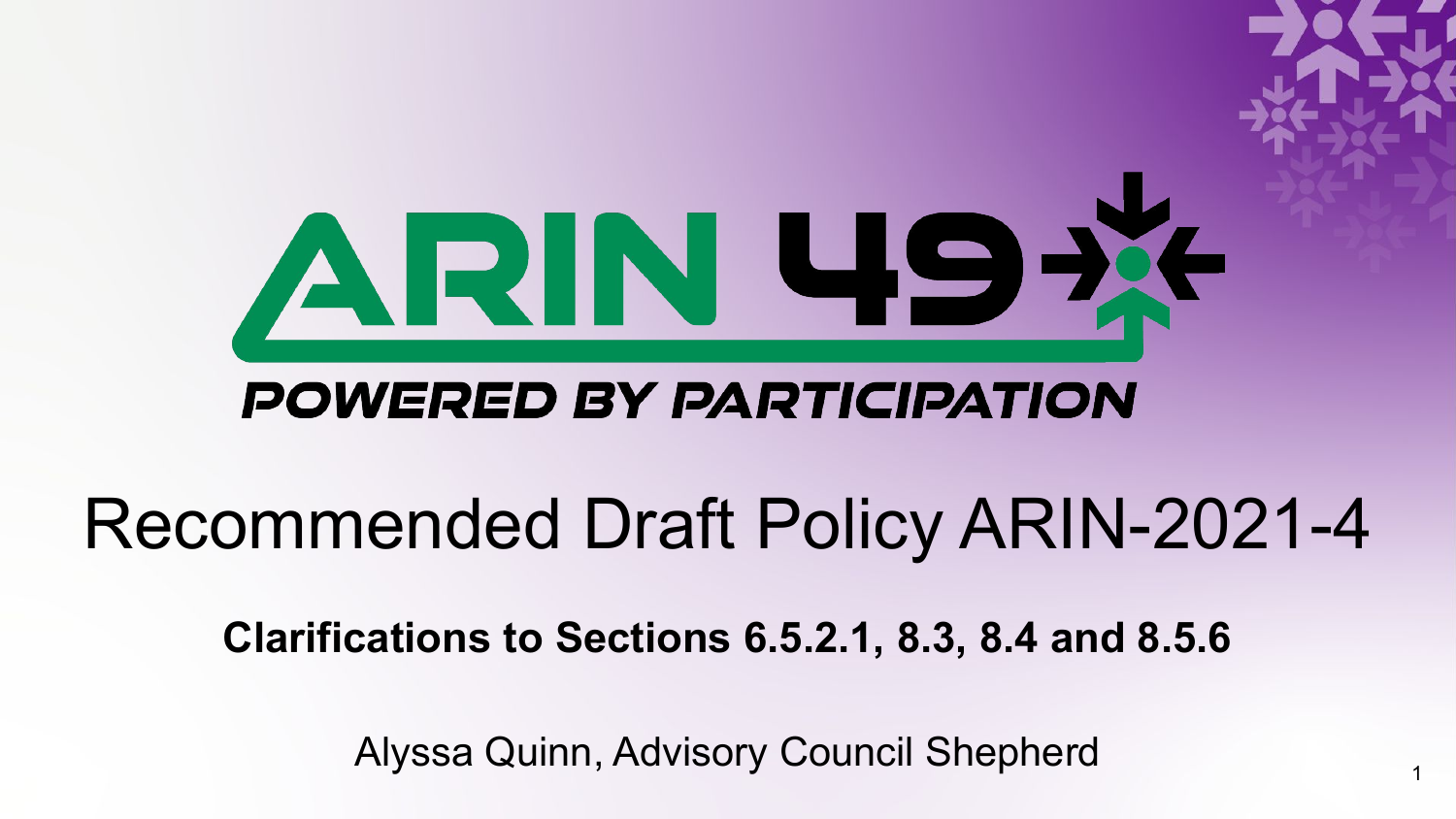# **History**

- Proposal (ARIN-prop-299) 17 August 2021
- Draft Policy 24 August 2021
- Revised 20 January 2022
- Recommended 2 March 2022



Shepherds: Alyssa Quinn, Andrew Dul [https://www.arin.net/participate/policy/drafts/2021\\_4/](https://www.arin.net/participate/policy/drafts/2021_4/)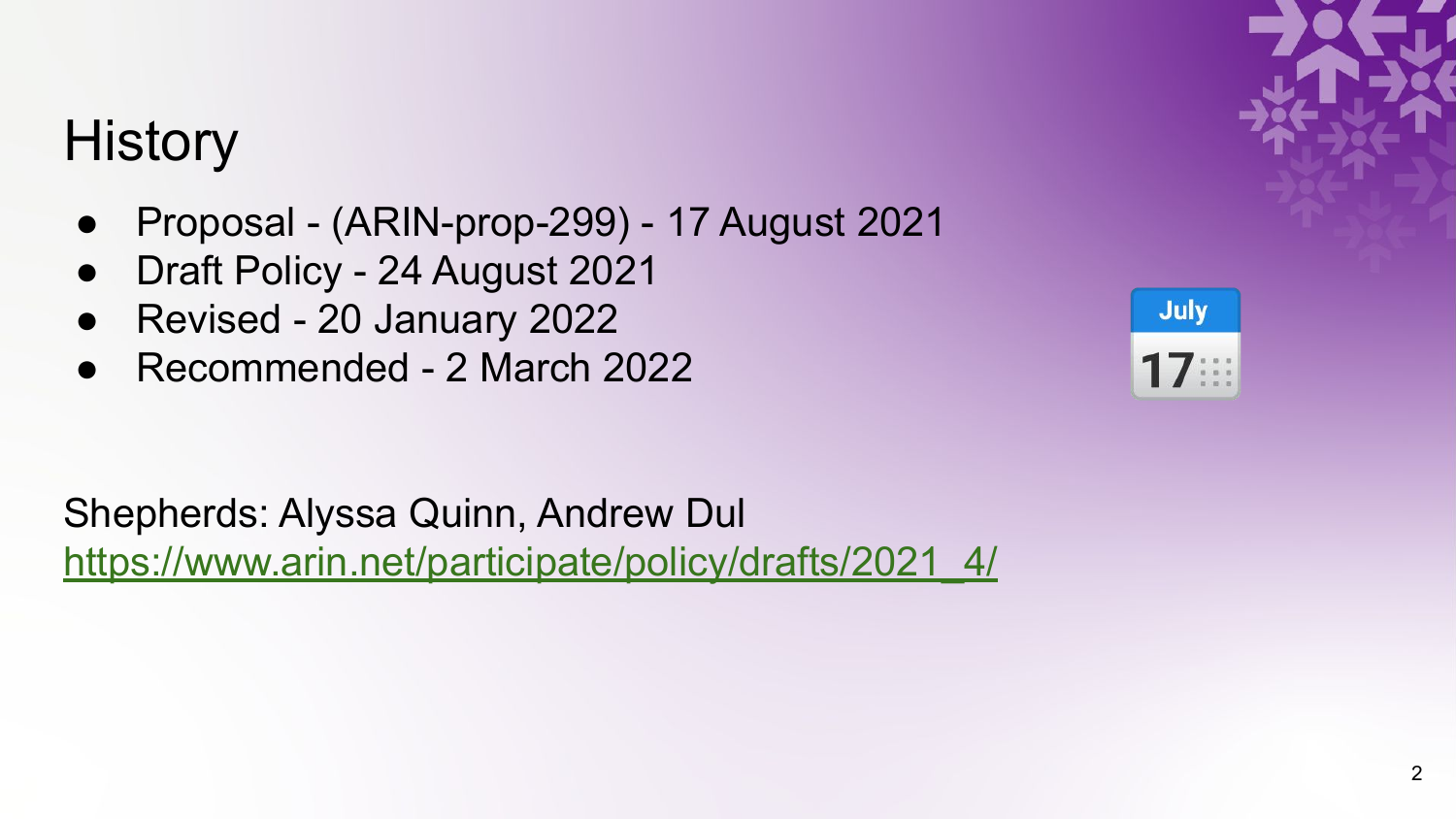### Problem Statement



● The current language in **Sections 6.5.2.1, 8.3 and 8.4** is not clear regarding ASN-only transactions as well as the term "number resources". The current language in Section **8.5.6** is not clear with regard to additional IPv4 space.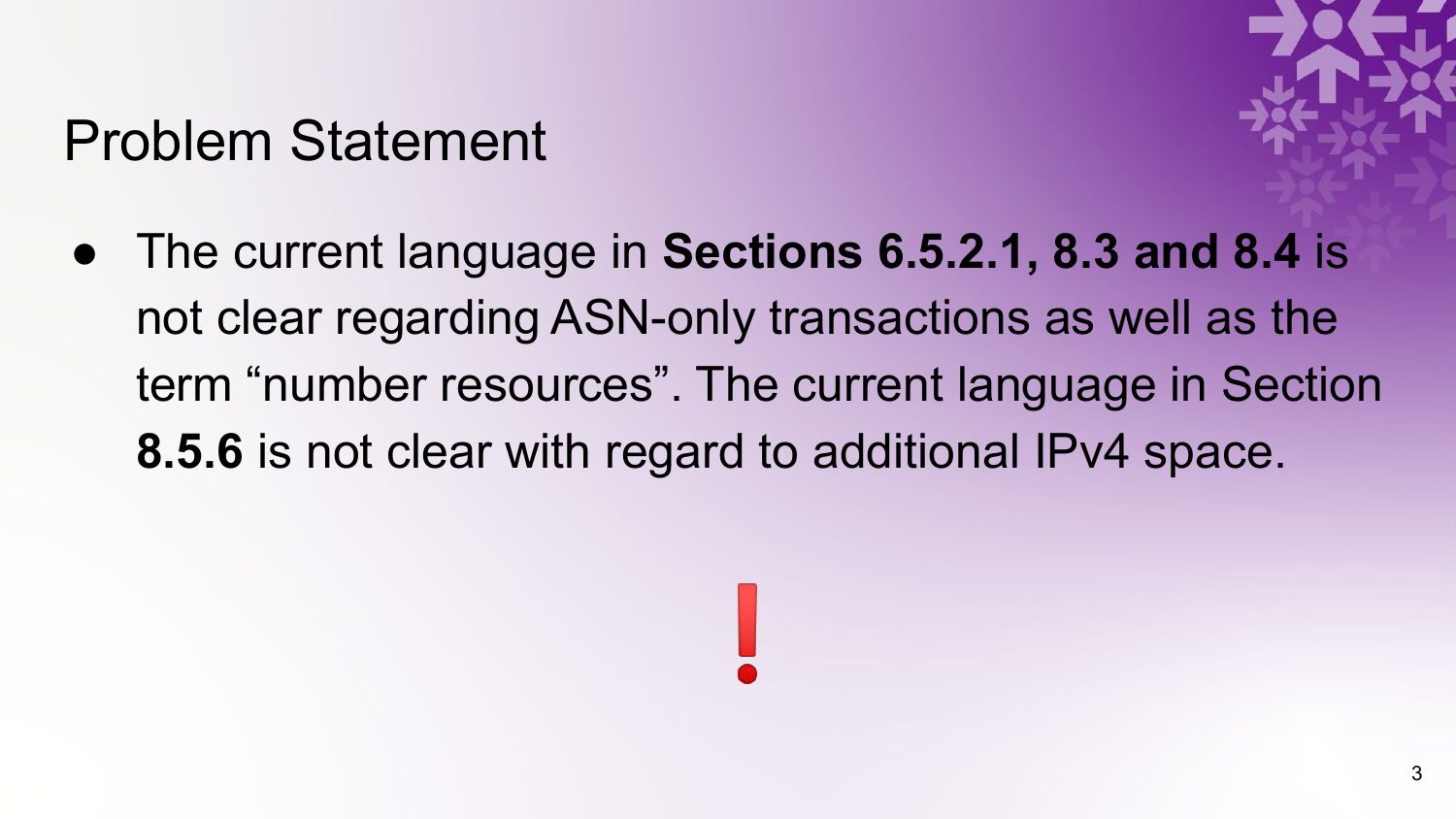![](_page_3_Picture_1.jpeg)

**In section 6.5.2.1 g., replace:**

"Partial returns of any IPv6 allocation that results in less than a /36 of holding are not permitted regardless of the ISP's current or former *IPv4 number resource* holdings."

#### **with**

"Partial returns of any IPv6 allocation that results in less than a /36 of holding are not permitted regardless of the ISP's current or former *IPv4 address* holdings."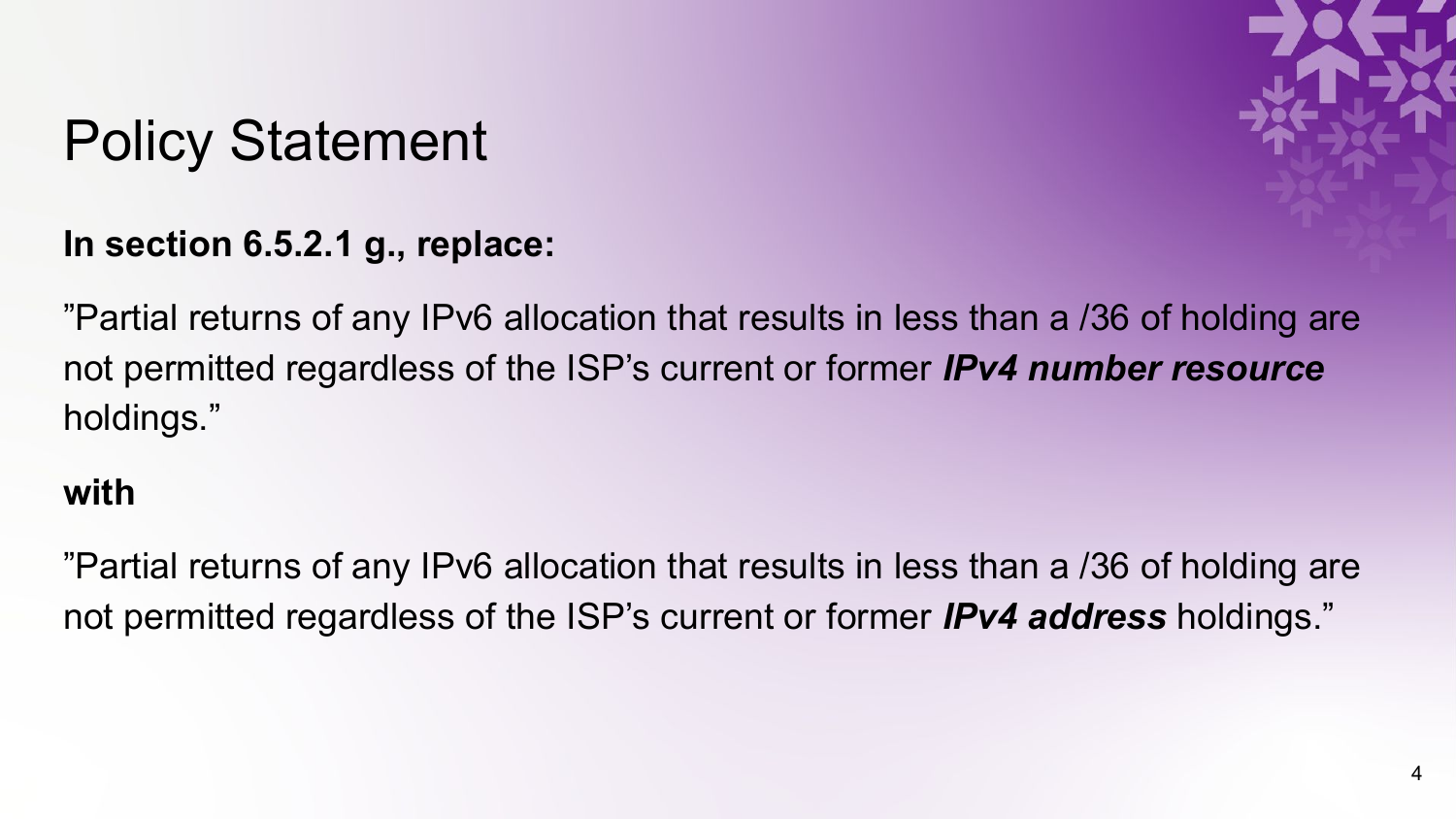**In section 8.3, replace:**

![](_page_4_Picture_2.jpeg)

"In addition to transfers under section 8.2, *IPv4 number resources and ASNs* may be transferred according to the following conditions."

#### **with**

"In addition to transfers under section 8.2, *IPv4 addresses or ASNs* may be transferred according to the following conditions."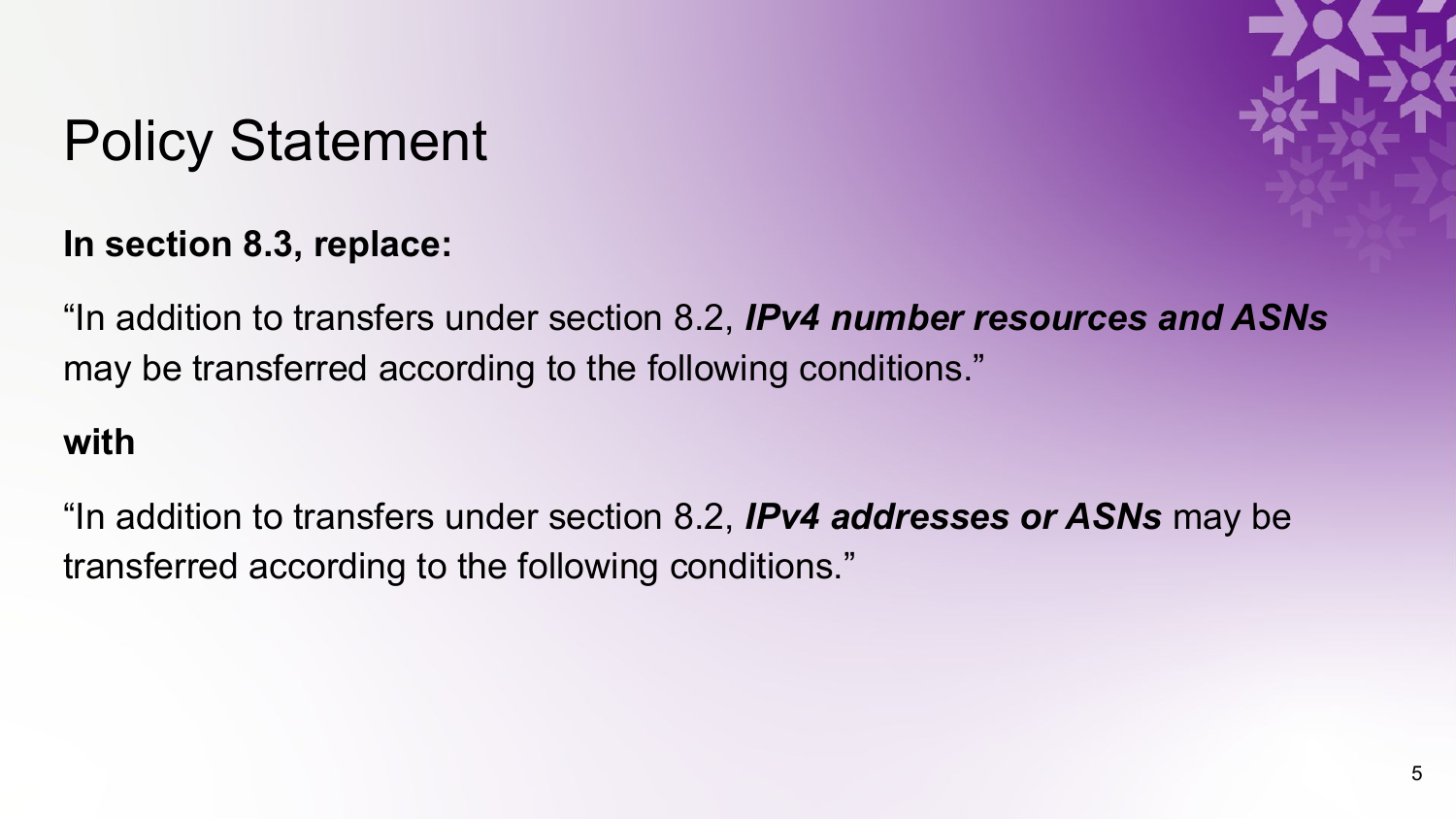**In section 8.3, replace:**

![](_page_5_Picture_2.jpeg)

"The source entity must be the current registered holder of the *IPv4 address resources*, and not be involved in any dispute as to the status of those resources."

#### **with**

"The source entity must be the current registered holder of the *IPv4 addresses or*  ASNs and not be involved in any dispute as to the status of those resources."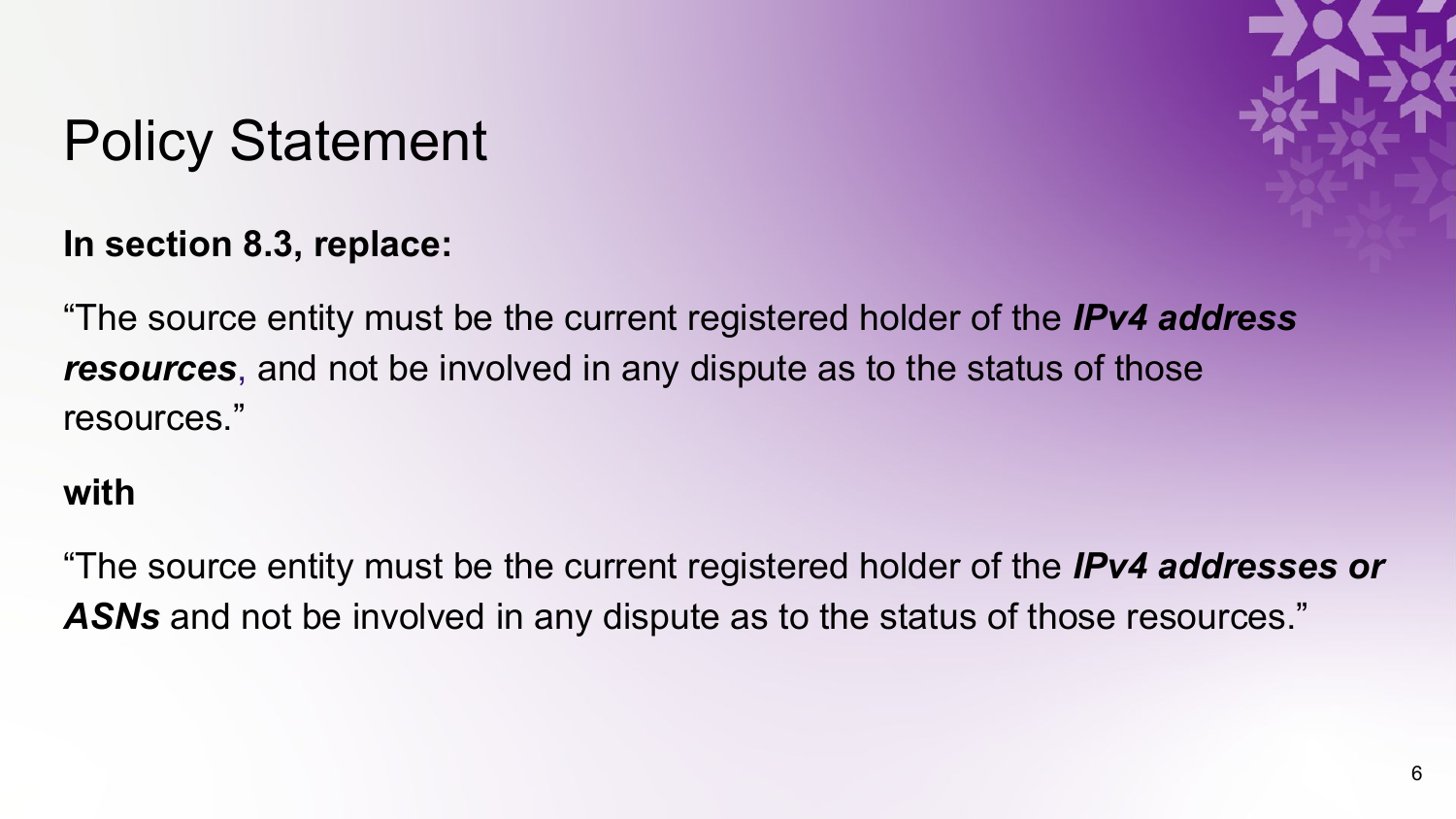![](_page_6_Picture_1.jpeg)

![](_page_6_Picture_2.jpeg)

"Inter-regional transfers of *IPv4 number resources and ASNs* may take place only via RIRs who agree to the transfer and share reciprocal, compatible needs-based policies."

#### **with**

"Inter-regional transfers of *IPv4 addresses or ASNs* may take place only via RIRs who agree to the transfer and share reciprocal, compatible needs-based policies."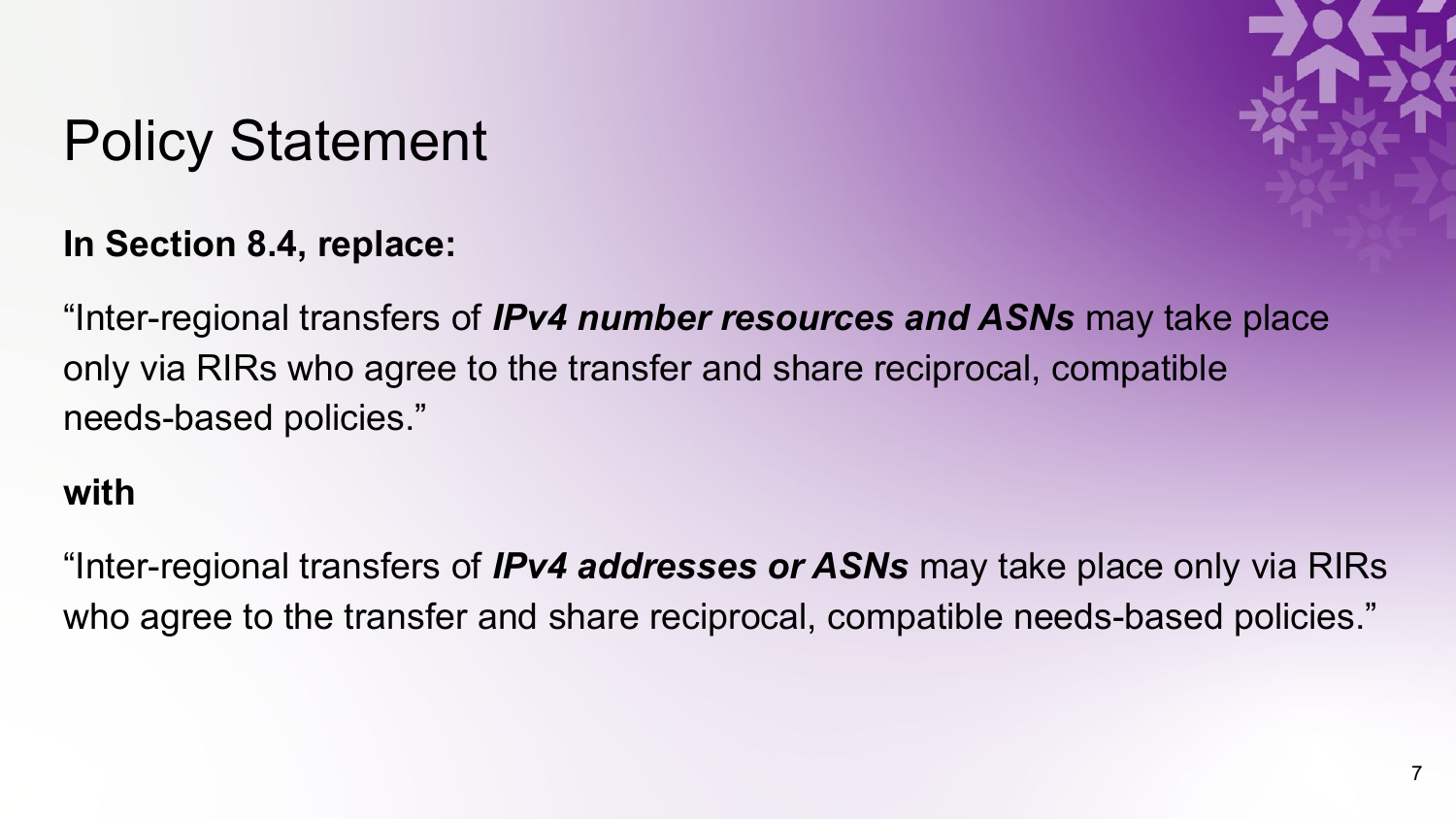#### **In Section 8.4, replace:**

![](_page_7_Picture_2.jpeg)

"The source entity must be the current rights holder of the *IPv4 address resources* recognized by the RIR responsible for the resources, and not be involved in any dispute as to the status of those resources."

#### **with**

"The source entity must be the current rights holder of the *IPv4 addresses or ASNs* recognized by the RIR responsible for the resources, and not be involved in any dispute as to the status of those resources."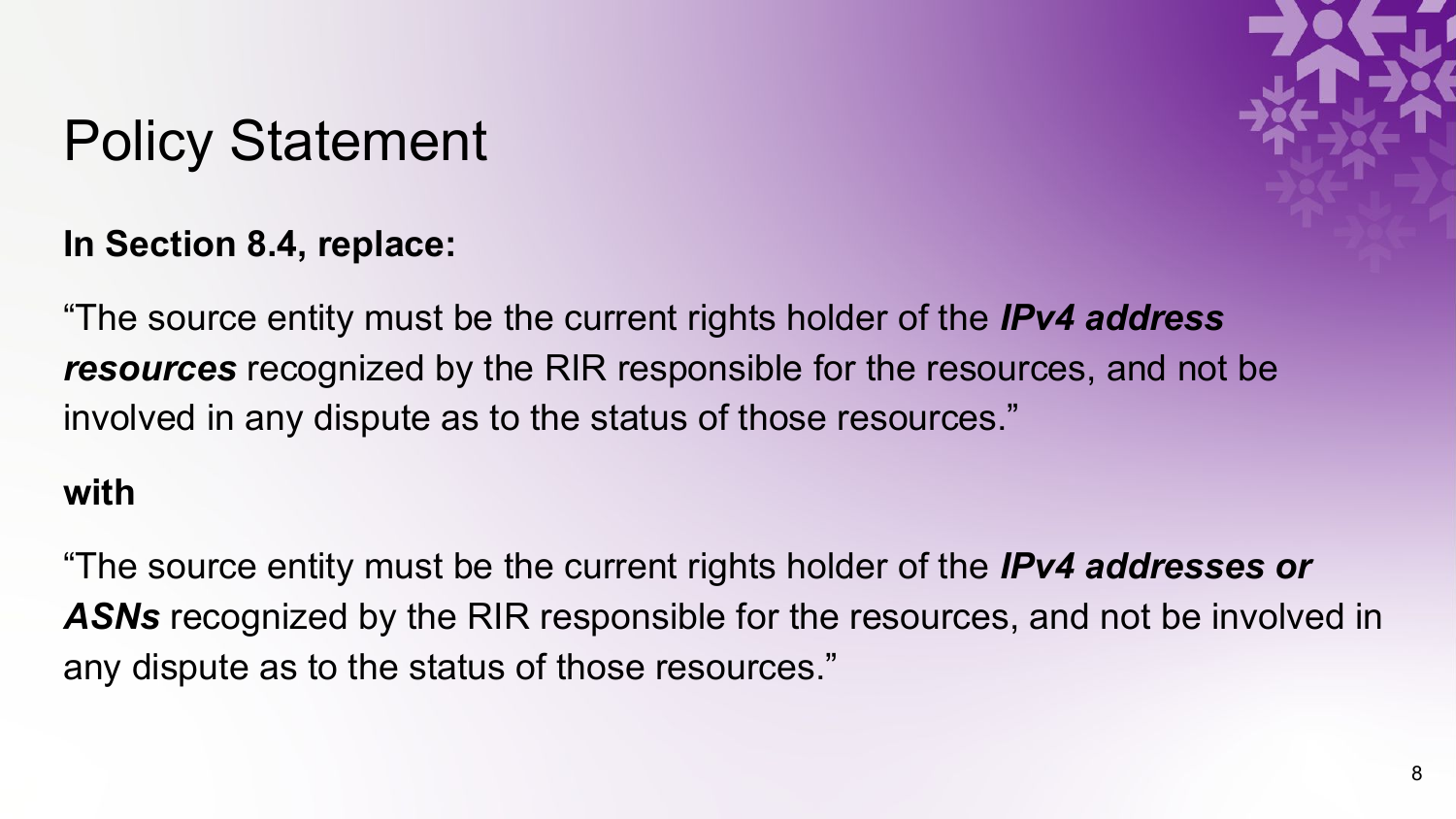![](_page_8_Picture_1.jpeg)

![](_page_8_Picture_2.jpeg)

"Organizations with direct assignments or allocations from ARIN must have efficiently utilized at least 50% of their cumulative IPv4 address blocks in order to receive additional *IPv4 addresses.* This includes all space reassigned to their customers."

#### **with**

"Organizations with direct assignments or allocations from ARIN must have efficiently utilized at least 50% of their cumulative IPv4 address blocks in order to receive additional *IPv4 space***.** This includes all IPv4 space reassigned to their customers."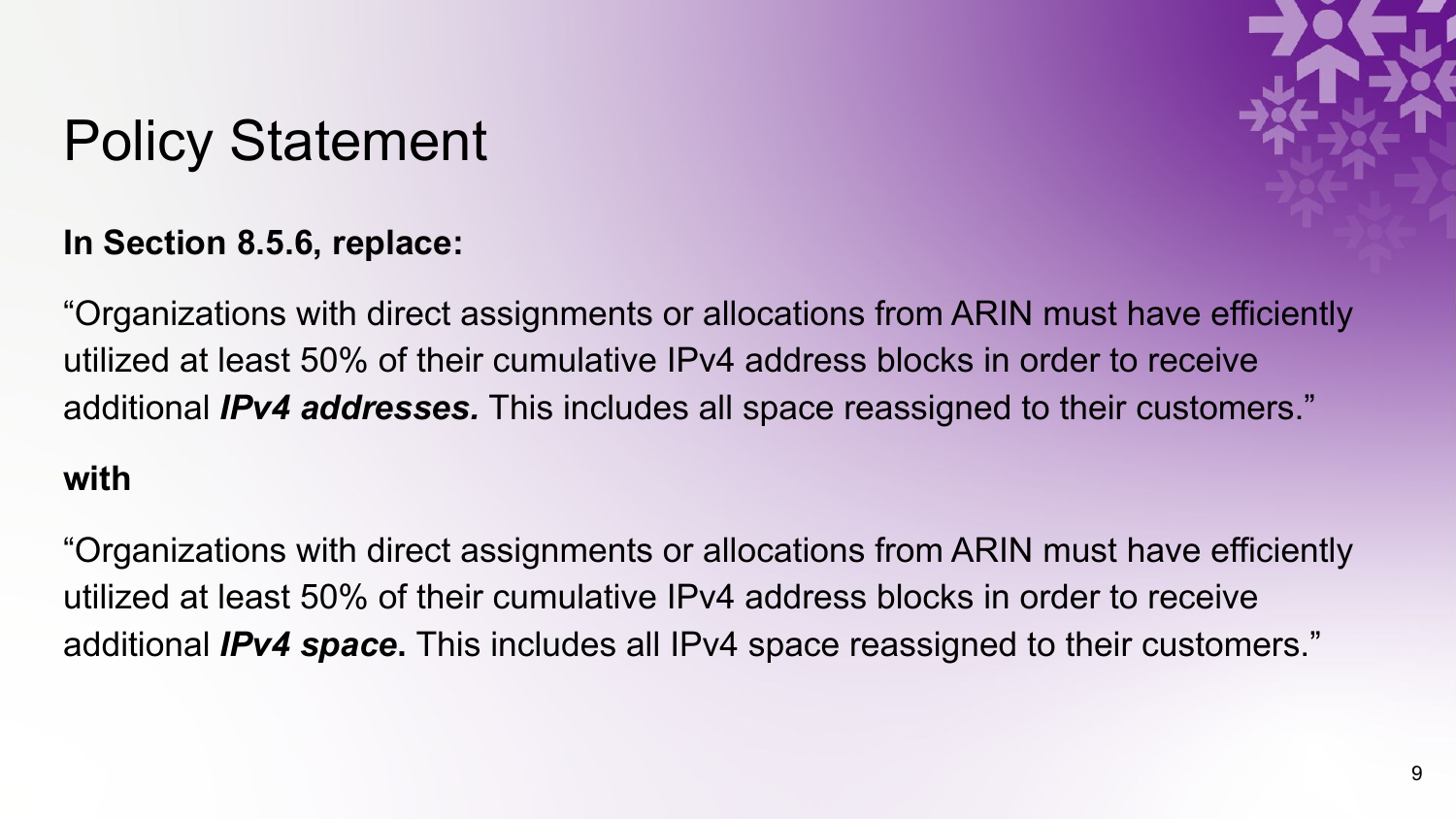### **Comments**

![](_page_9_Picture_1.jpeg)

- These changes were originally included in ARIN-edit-2021-1.
- Staff and Legal review of ARIN-edit-2021-1 on June 14, 2021 indicated that some changes were not editorial in nature.
- The editorial changes went forward in ARIN-edit-2021-1 and the non-editorial changes are included here.
- The original draft did not include the change to 6.5.2.1. This was added after the staff and legal review *(IPv4 number resource holdings IPv4 address holdings.)*

![](_page_9_Picture_6.jpeg)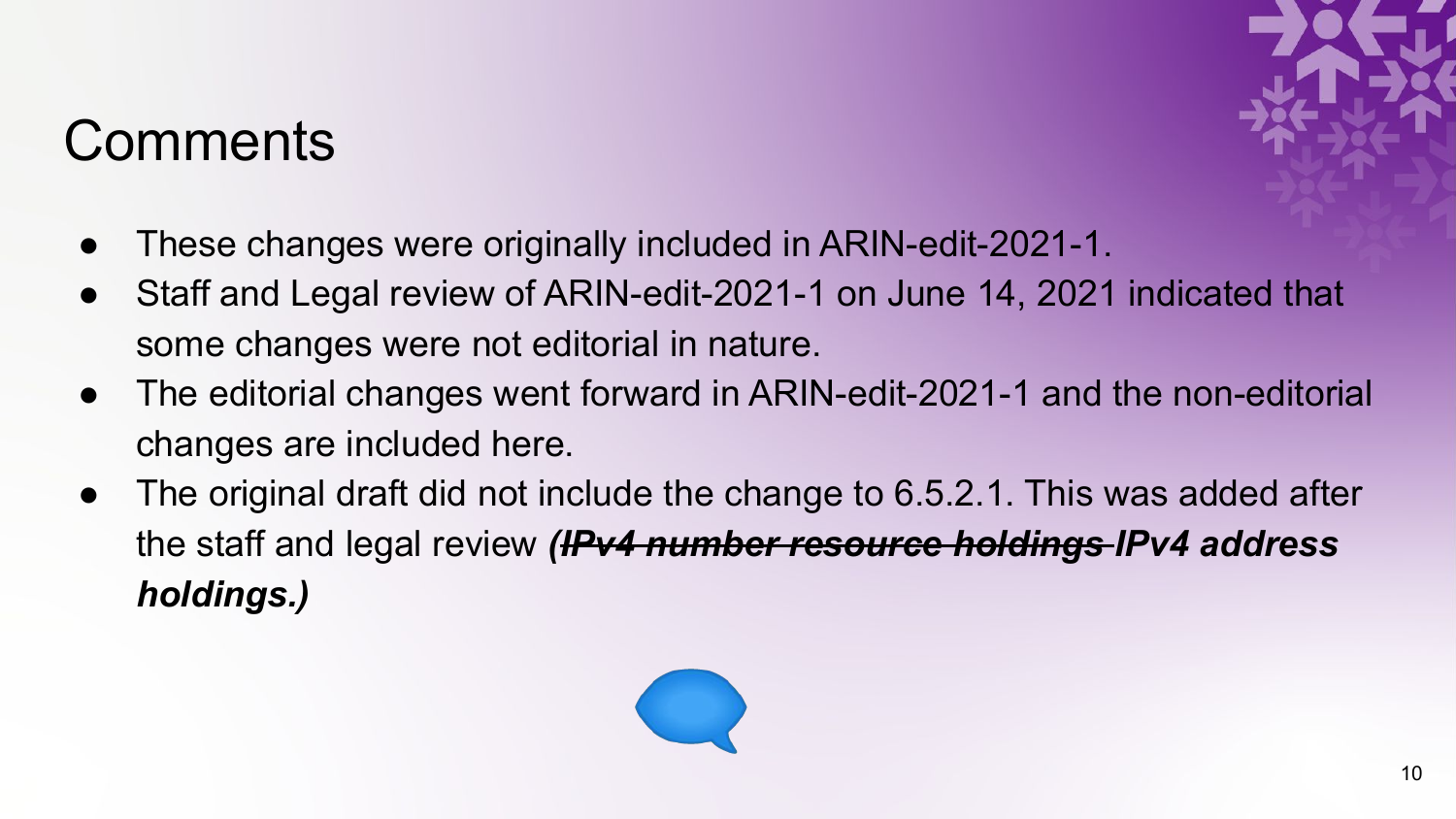![](_page_10_Picture_0.jpeg)

# Staff and Legal Review (1 February 2022)

#### **Staff Understanding**

ARIN-2021-4 encapsulates the non-editorial changes pointed out in ARIN-edit-2021-1. It offers clarifications to ASN-only transaction language, use of "number resources," and resource type in Section 8.5.6.

If the intent is indeed to standardize "IPv4 addresses," staff recommends changing "in order to receive additional IPv4 space" to read "in order to receive additional IPv4 addresses." *The AC shepherds may also wish to correct another instance of "IPv4 number," in Section 6.5.2.1., bullet g.*

Additionally, staff suggests correcting the second change in 8.4 to read **"***The source entity must be the current rights holder of the IPv4 addresses or ASNs…***"** to align with other plural references to ASNs.

The Draft Policy text is clear and understandable.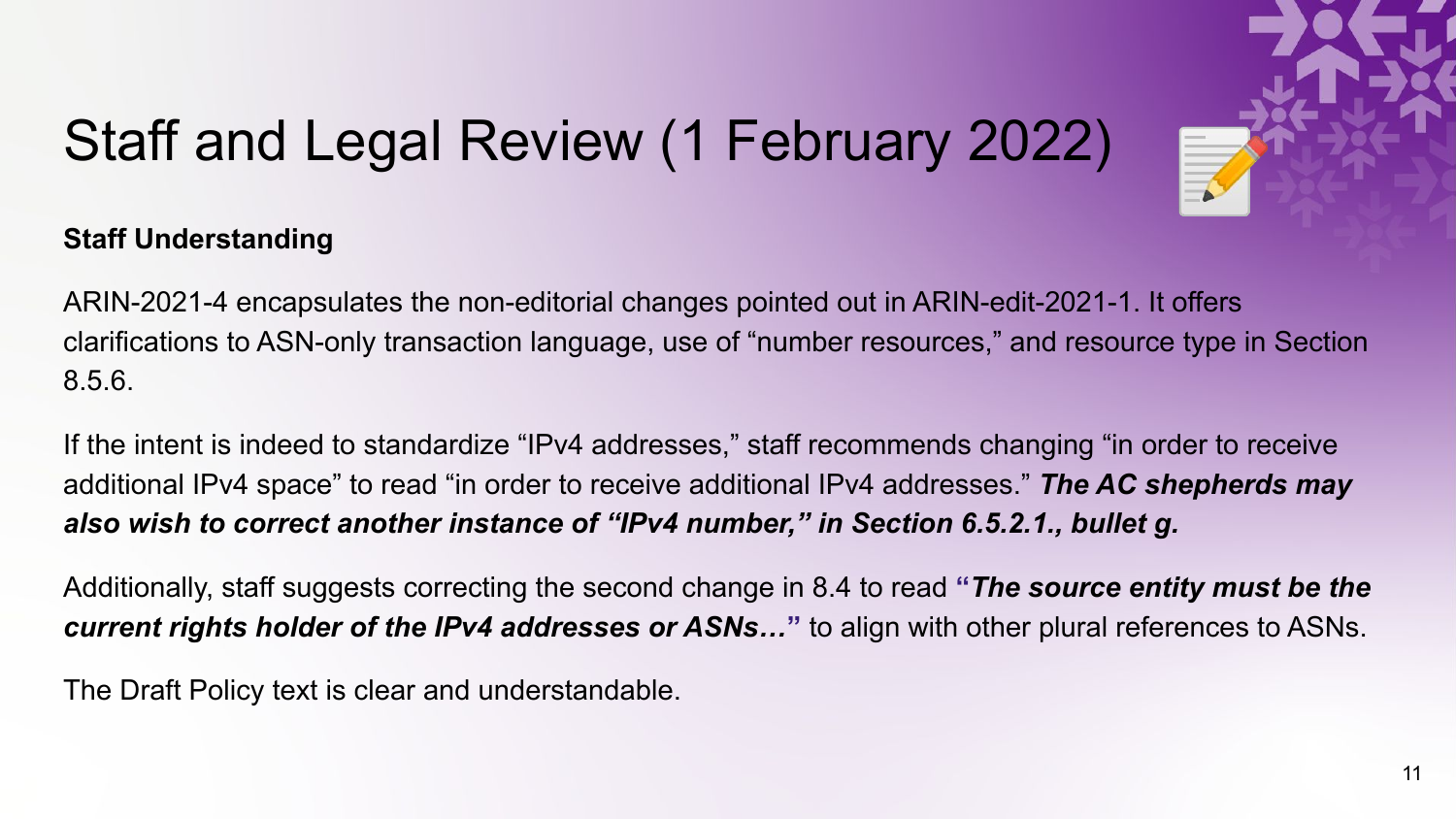![](_page_11_Picture_0.jpeg)

# Staff and Legal Review (1 February 2022)

**Implementable as Written?:** Yes

**Impact on ARIN Registry Operations and Services:**

None.

**Legal Review:**

No material legal issue.

![](_page_11_Picture_7.jpeg)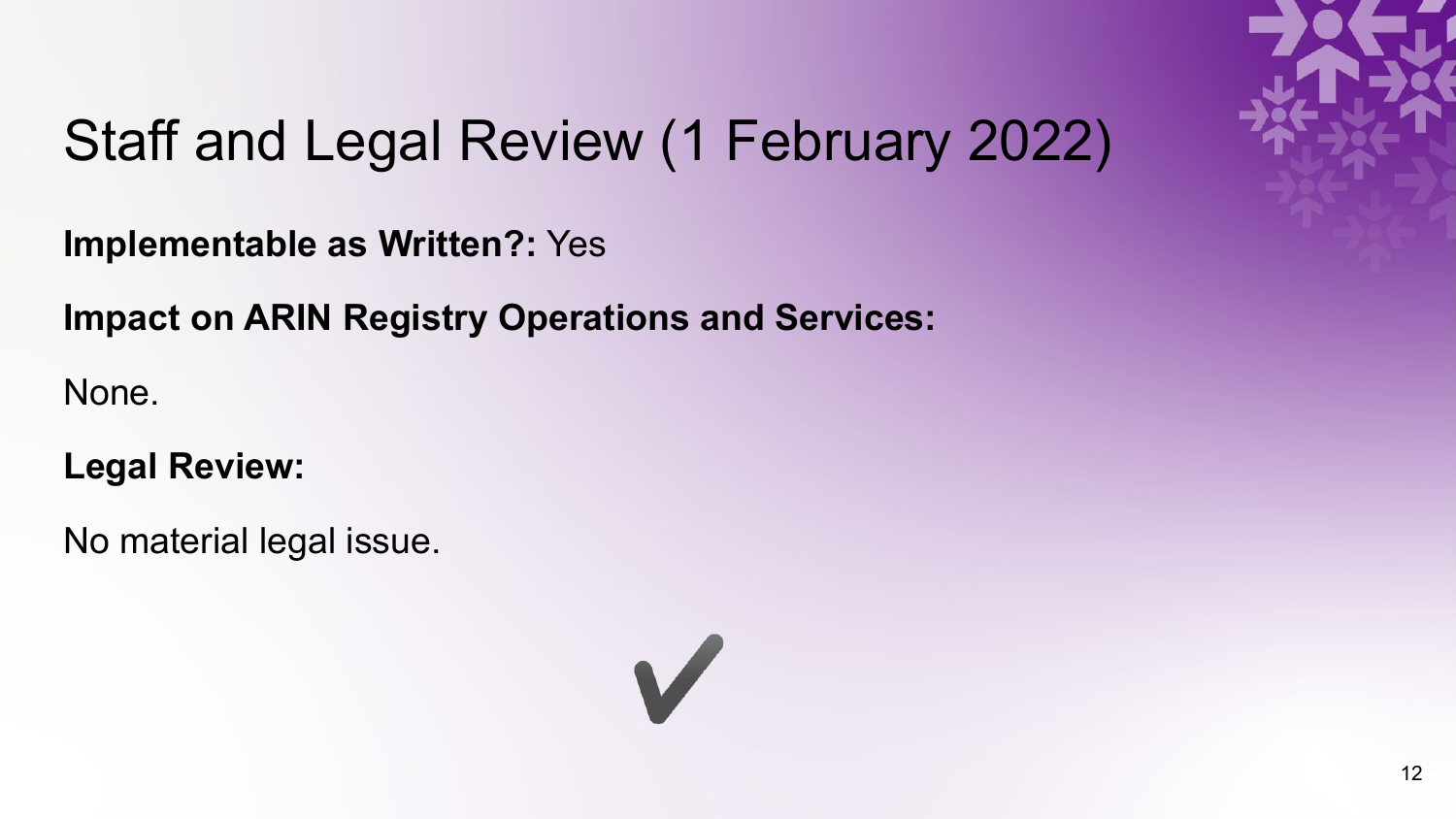![](_page_12_Picture_0.jpeg)

# Staff and Legal Review (1 February 2022)

**Implementation Timeframe Estimate:** 3 months

![](_page_12_Picture_3.jpeg)

**Implementation Requirements:**

- **Staff training**
- Updates to public documentation
- Updates to internal procedures and quidelines
- Restricting waitlist space from use in these scenarios

#### **Proposal/Draft Policy Text Assessed[:](https://lists.arin.net/pipermail/arin-ppml/2021-August/068563.html)** 20 January 2022

[https://www.arin.net/participate/policy/drafts/2021\\_4/#staff-and-legal-review-1-february-2022](https://www.arin.net/participate/policy/drafts/2021_4/#staff-and-legal-review-1-february-2022)